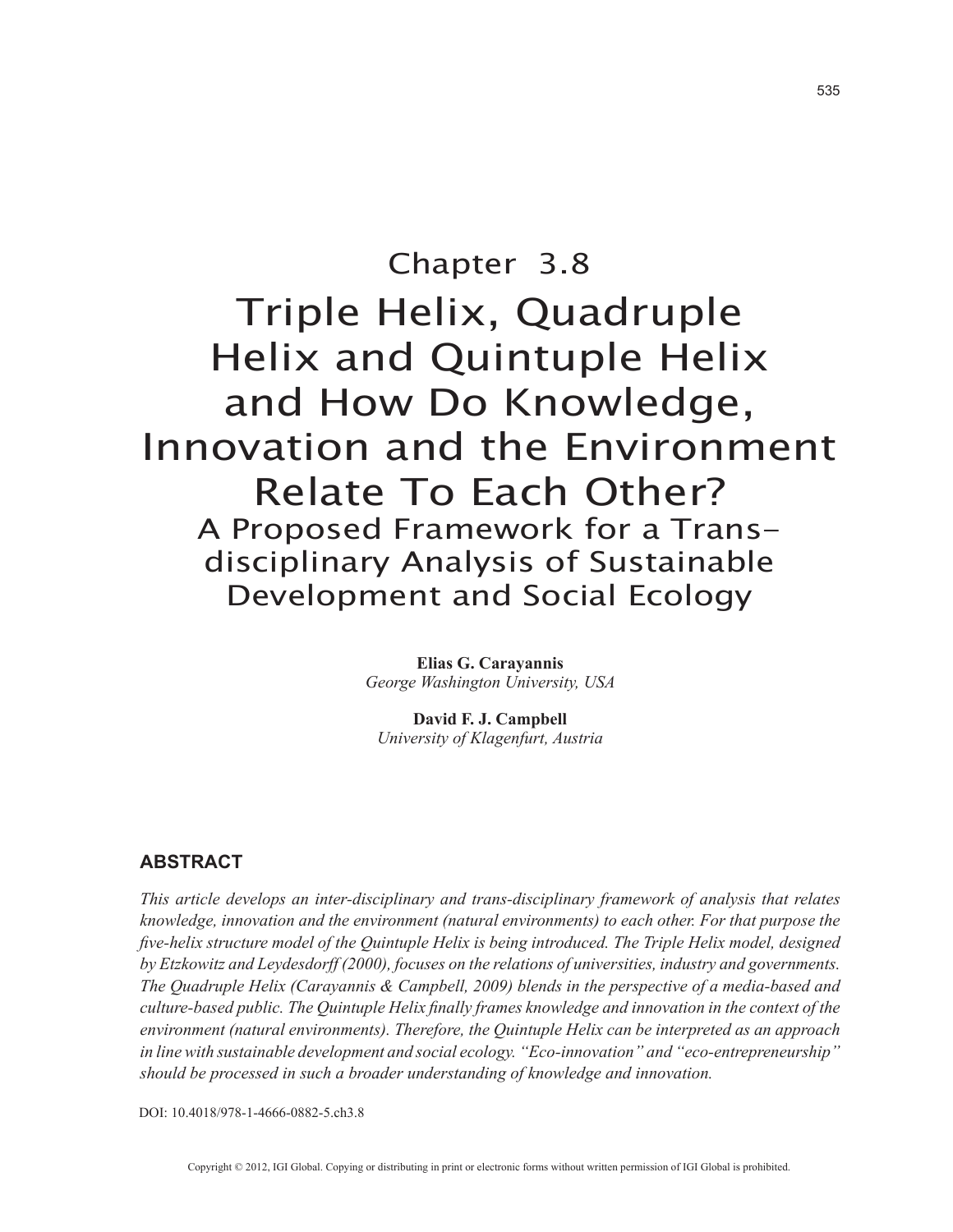# **1. INTRODUCTION: THE DRAFTING OF A PROPOSED FRAMEWORK FOR A TRANSDISCIPLINARY ANALYSIS OF SUSTAINABLE DEVELOPMENT AND SOCIAL ECOLOGY**

This article is being guided by the following key research question: *How do knowledge, innovation and the environment (natural environment) relate to each other?* Advanced or advancing knowledge and innovation systems (across a multi-level architecture of sub-national, national and trans-national levels) could be characterized by a pluralism of knowledge and innovation modes. In fact, a certain co-evolution or congruence between advanced knowledge (innovation) systems and advanced (high-quality) democracy may be stated, postulating that advanced knowledge and innovation take over some of the structural elements of a democracy, such as pluralism and diversity.

Referring to the research question as conceptual point of departure, our final objective is to design and to propose for discussion an interdisciplinary and transdisciplinary framework of analysis for sustainable development and social ecology that exactly ties together knowledge, innovation and the environment. This model we will call the Quintuple Helix, a five-helix model that embeds the Triple Helix and the Quadruple Helix. Triple Helix focuses on knowledge production and use in context of "university-industry-government relations" (Etzkowitz & Leydesdorff, 2000). Quadruple Helix extends the Triple Helix by adding the helix of a "media-based and culturebased public" (Carayannis & Campbell, 2009). The Quintuple Helix contextualizes the Triple Helix and Quadruple Helix by further adding on the helix of the "environment" ("natural environments"). The Quintuple Helix thus offers an analytical frame or framework where knowledge and innovation, on the one hand, are being connected with the environment, on the other. By this the Quintuple Helix addresses and incorporates features of "social ecology". Furthermore, the Quintuple Helix also can be seen as a framework for interdisciplinary analysis and transdisciplinary problem-solving in relation to sustainable development, because a comprehensive understanding of the Quintuple Helix clearly implies that knowledge production and use as well as innovation must be set in context or must be contextualized by the natural environment of society.

The analytical program of work of this article will be as follows. In Chapter 2 we present an overview of key concepts on knowledge and innovation, also attempting to trace their conceptual evolution. Pivotal are innovation and the national or multi-level innovation systems. Innovation overlaps or even coincides with the application, diffusion and use of knowledge. Chapter 3 summarizes the knowledge and innovation concepts of Mode 1 and Mode 2 (Gibbons et al., 1994), Triple Helix, and reviews in detail Mode 3 and Quadruple Helix (Carayannis & Campbell, 2009). More particularly, we focus in this article section also on phenomena or trends of a continuously broader contextualization of knowledge and on the broadening of some concepts of democracy. The proposition would be to state a co-evolution (or certain congruence) between knowledge and (high-quality) democracy. In the conclusion, Chapter 4, we finally introduce the Quintuple Helix in reflection of our principal research question.

# **2. WHAT ARE KNOWLEDGE AND INNOVATION? OVERVIEW OF CONCEPTS AND THE EVOLUTION OF CONCEPTS**

The Wikipedia definition of knowledge, also cross-referencing to the Oxford English dictionary, lists as a crucial element of knowledge "the theoretical or practical understanding of a subject". The Wikipedia definition furthermore associates knowledge to "expertise, and skills" that a person may have gained either by experience or through education.1 Currently, there exists a general belief